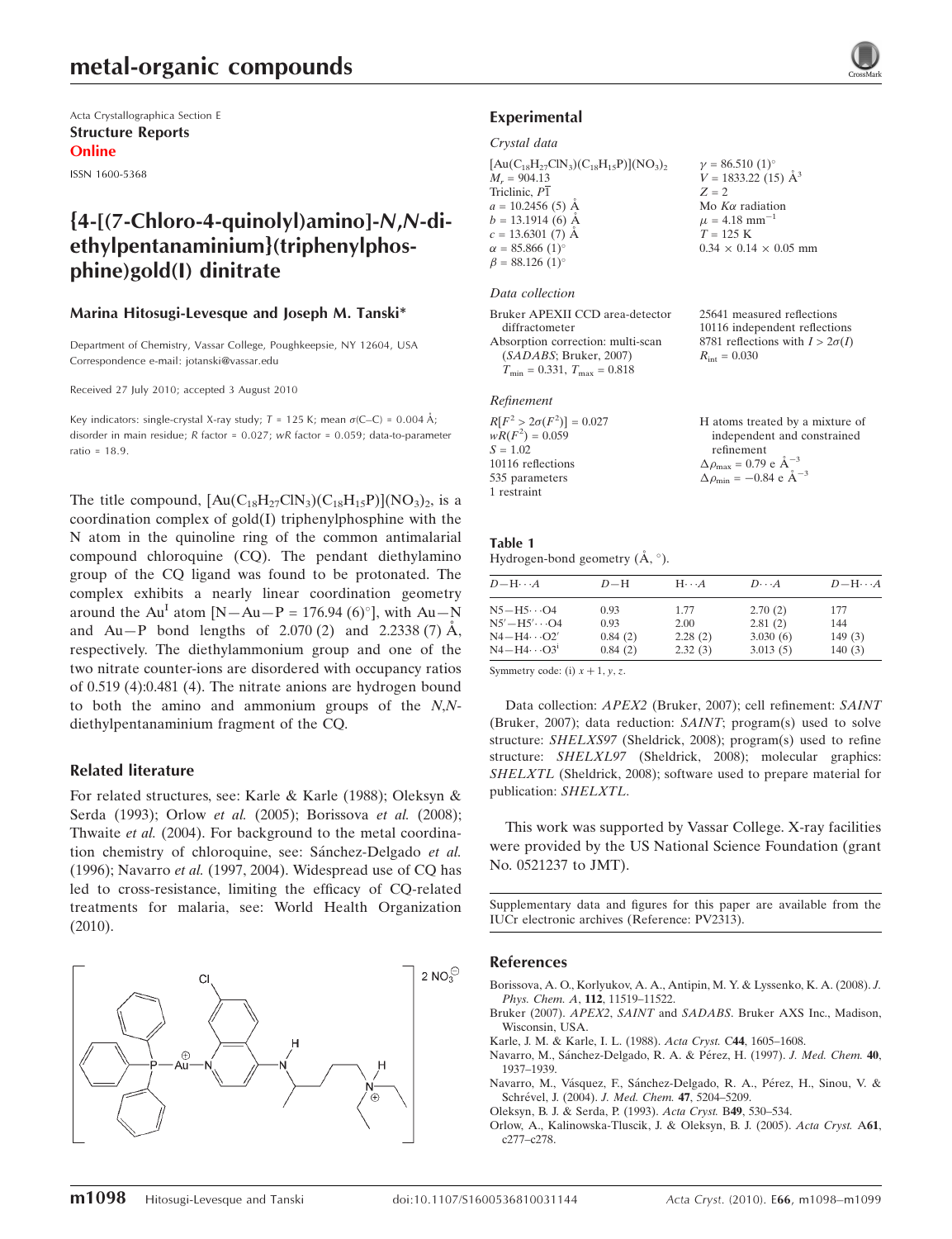Sánchez-Delgado, R. A., Navarro, M., Pérez, H. & Urbino, J. A. (1996). J. Med. Chem. 39[, 1095–1099.](https://scripts.iucr.org/cgi-bin/cr.cgi?rm=pdfbb&cnor=pv2313&bbid=BB8) [Sheldrick, G. M. \(2008\).](https://scripts.iucr.org/cgi-bin/cr.cgi?rm=pdfbb&cnor=pv2313&bbid=BB9) Acta Cryst. A64, 112–122.

- [Thwaite, S. E., Schier, A. & Schmidbaur, H. \(2004\).](https://scripts.iucr.org/cgi-bin/cr.cgi?rm=pdfbb&cnor=pv2313&bbid=BB10) Inorg. Chim. Acta, 357, [1549–1557.](https://scripts.iucr.org/cgi-bin/cr.cgi?rm=pdfbb&cnor=pv2313&bbid=BB10)
- World Health Organization (2010). [Guidelines for the Treatment of Malaria](https://scripts.iucr.org/cgi-bin/cr.cgi?rm=pdfbb&cnor=pv2313&bbid=BB11), [2nd ed. Switzerland: World Health Organization.](https://scripts.iucr.org/cgi-bin/cr.cgi?rm=pdfbb&cnor=pv2313&bbid=BB11)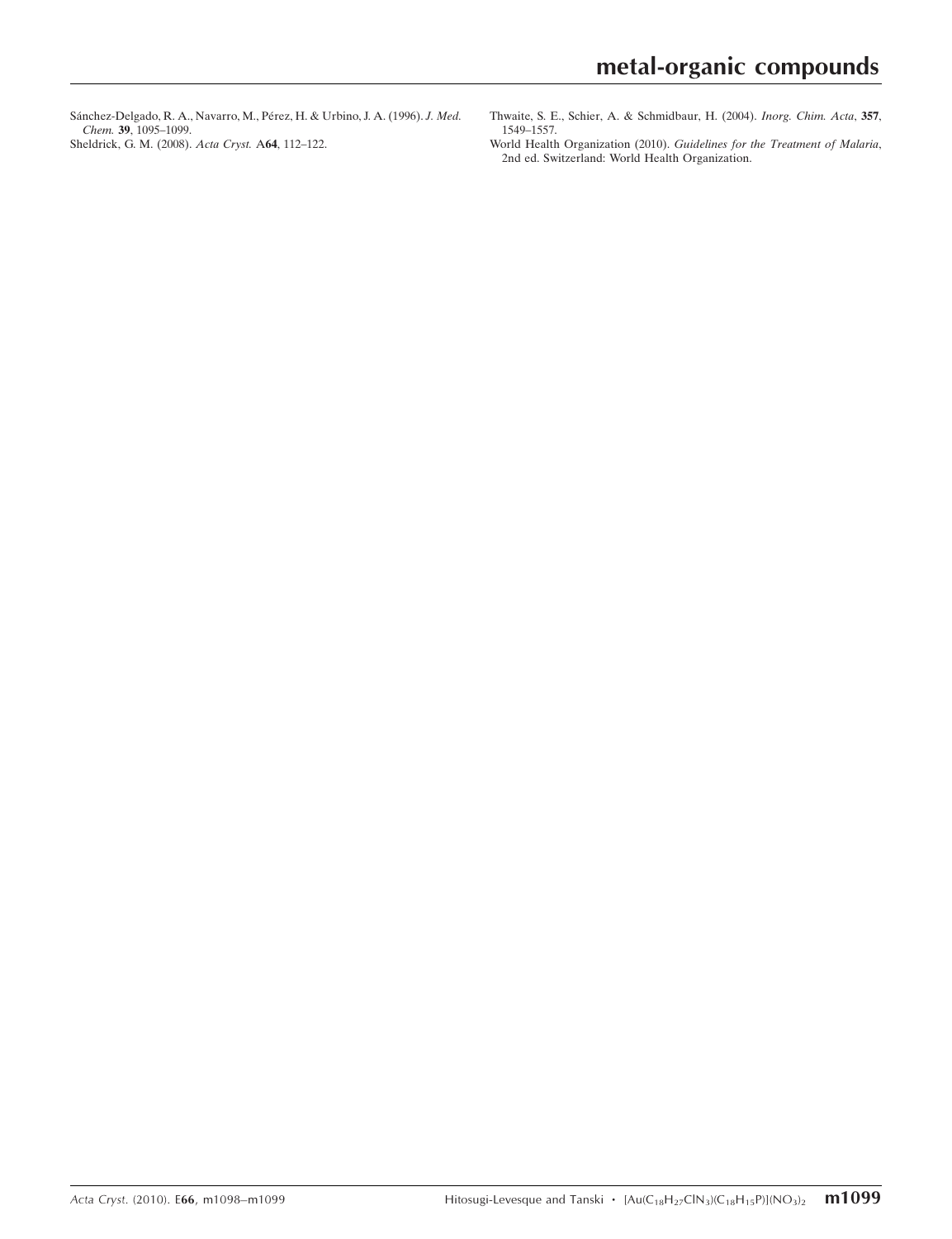# **supporting information**

*Acta Cryst.* (2010). E**66**, m1098–m1099 [https://doi.org/10.1107/S1600536810031144]

# **{4-[(7-Chloro-4-quinolyl)amino]-***N***,***N***-diethylpentanaminium}(triphenylphosphine)gold(I) dinitrate**

### **Marina Hitosugi-Levesque and Joseph M. Tanski**

### **S1. Comment**

Chloroquine (CQ) has been used in treatments against the malaria parasites *Plasmodium falciparum* and *Plasmodium vivax*. Wide use of CQ has led to cross-resistance, limiting the efficacy of CQ related treatments. (World Health Organization, 2010). Complexing CQ with metal containing fragments such as gold(I) triphenylphosphine and gold (III) tetrachloride can enhance its ability to combat CQ-resistant strains of malaria (Navarro *et al.* 1997; Navarro *et al.* 2004), as can CQ complexes of Rh and Ru (Sánchez-Delgado *et al.* 1996). While some of the biological effects of coordinating metals to chloroquine and ts derivatives have been reported, a lack of structure-activity correlation remains.

In the title complex (Fig. 1) gold(I) is coordinated to the nitrogen atom in the quinoline ring as proposed earlier (Navarro *et al.* 1997). The complex exhibits a nearly linear coordination geometry around gold, with an N—Au—P angle of 176.94 (6)°. The Au—N and Au—P bond distance are 2.070 (2) Å and 2.2338 (7) Å, respectively. These bond distances are similar to those found in thre structure of (triphenylphosphine)gold(I) chloride, with Au—P 2.2313 (4) Å (Borissova *et al.*, 2008), as well as the Au—N and Au—P distances in the structure of the cationic pyridine adduct (triphenylphosphine)gold(I) pyridine tetrafluoroborate, with Au—N 2.073 (3) Å and Au—P 2.2364 (8) Å (Thwaite *et al.*, 2004). The pendant diethylamino group (N4) of the CQ ligand in the title complex was found to be protonated, and the nitrate anions are hydrogen bound to both the N1 amino and N4 ammonium groups of the 1,4-pentanediamine fragment of the CQ.

### **S2. Experimental**

 $[({\rm CO})$ Au(PPh<sub>3</sub>)][NO<sub>3</sub>] was prepared from chloroquine (CO) free base and triphenylphosphine (PPh<sub>3</sub>) according to literature procedure (Navarro *et al.*, 2004). The protonated title complex, [C<sub>36</sub>H<sub>42</sub>AuClPN<sub>3</sub>](NO<sub>3</sub>)<sub>2</sub> was obtained by diffusion of diethyl ether into an acetone solution of  $[(CQ)Au(PPh<sub>3</sub>)][NO<sub>3</sub>]$  over a period of two weeks. All manipulations were carried out under nitrogen using common Schlenck technique. X-ray diffraction quality crystals were separated as colorless plates.

### **S3. Refinement**

Hydrogen atoms on carbon were included in calculated positions and were refined using a riding model at  $C-H = 0.95$ , 0.98 and 0.99 Å and  $U_{iso}(H) = 1.2$ , 1.5 and  $1.2 \times U_{eq}(C)$  of the aryl, methyl and methylene C-atoms, respectively. The hydrogen atom on N4 was refined semi-freely with the help of a distance restraint at N–H = 0.88 Å and  $U_{iso}(H) = 1.2 \times$  $U_{eq}(N)$ . The presence of a residual electron density peak and the proximity of a nitrate anion indicated that N5 was protonated. Hydrogen atoms on N5 were included in calculated positions and were refined using a riding model at  $N-H =$ 0.93 Å and  $U_{iso}(H) = 1.2 \times U_{eq}(N)$ .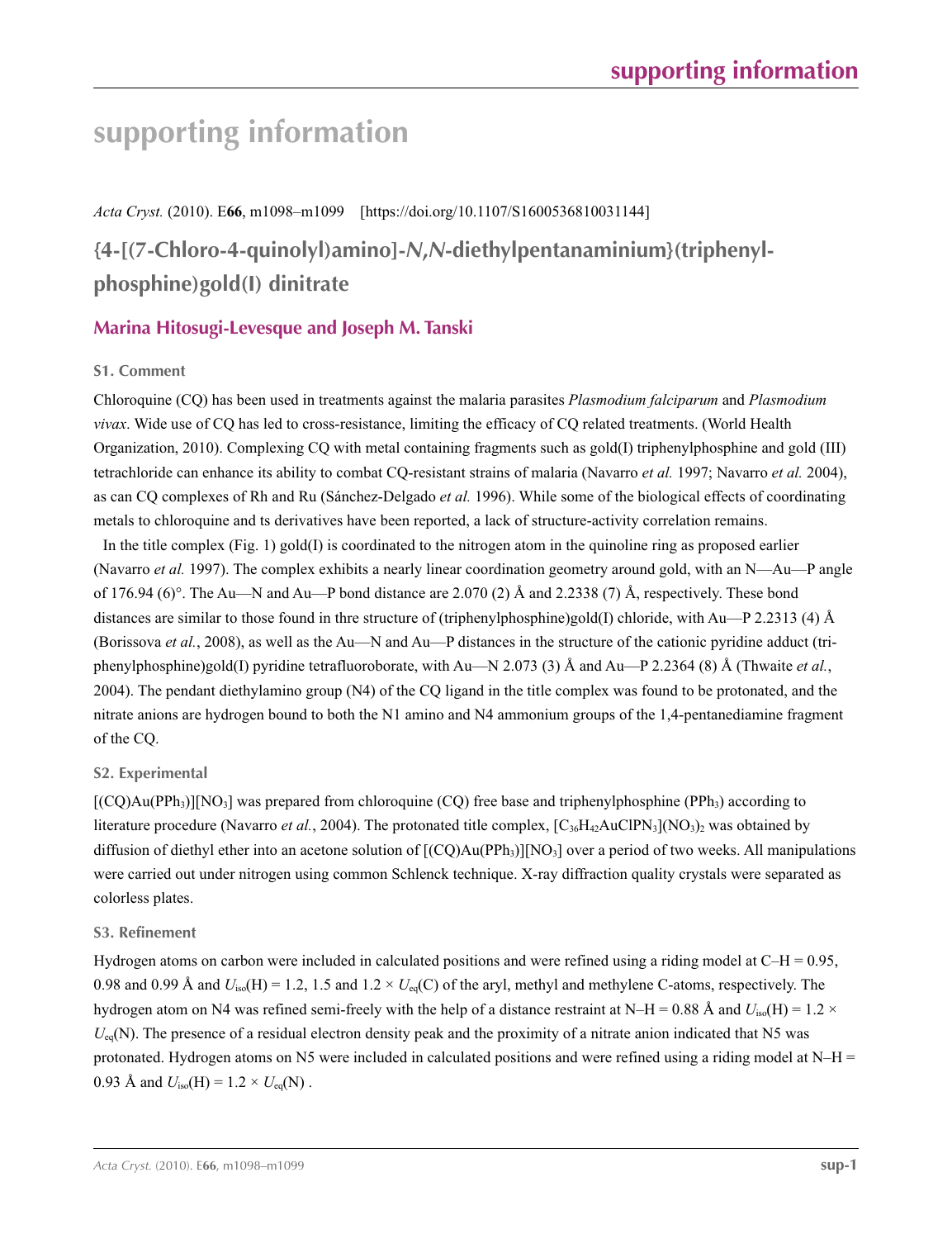

**Figure 1**

A view of the title complex, with displacement ellipsoids shown at the 50% probability level. H atoms on carbon have been omitted for clarity; primed atoms represent the disordered fraction of the NO<sub>3</sub> ion and the diethylammonium group.

**{4-[(7-Chloro-4-quinolyl)amino]-***N***,***N***- diethylpentanaminium}(triphenylphosphine)gold(I) dinitrate** 

*Crystal data*

| $[Au(C_{18}H_{27}ClN_3)(C_{18}H_{15}P)](NO_3)_2$<br>$M_r = 904.13$<br>Triclinic, P1<br>Hall symbol: -P 1<br>$a = 10.2456(5)$ Å<br>$b = 13.1914(6)$ Å<br>$c = 13.6301(7)$ Å<br>$\alpha$ = 85.866 (1) <sup>o</sup><br>$\beta$ = 88.126 (1) <sup>o</sup><br>$\gamma = 86.510(1)$ °<br>$V = 1833.22$ (15) Å <sup>3</sup> | $Z = 2$<br>$F(000) = 904$<br>$D_x = 1.638$ Mg m <sup>-3</sup><br>Mo Ka radiation, $\lambda = 0.71073$ Å<br>Cell parameters from 9914 reflections<br>$\theta$ = 2.6–28.2°<br>$\mu = 4.18$ mm <sup>-1</sup><br>$T = 125$ K<br>Plate, colourless<br>$0.34 \times 0.14 \times 0.05$ mm                                                                                                                                                            |
|----------------------------------------------------------------------------------------------------------------------------------------------------------------------------------------------------------------------------------------------------------------------------------------------------------------------|-----------------------------------------------------------------------------------------------------------------------------------------------------------------------------------------------------------------------------------------------------------------------------------------------------------------------------------------------------------------------------------------------------------------------------------------------|
| Data collection                                                                                                                                                                                                                                                                                                      |                                                                                                                                                                                                                                                                                                                                                                                                                                               |
| Bruker APEXII CCD area-detector<br>diffractometer<br>Radiation source: fine-focus sealed tube<br>Graphite monochromator<br>$\varphi$ and $\omega$ scans<br>Absorption correction: multi-scan<br>(SADABS; Bruker, 2007)<br>$T_{\min}$ = 0.331, $T_{\max}$ = 0.818                                                     | 25641 measured reflections<br>10116 independent reflections<br>8781 reflections with $I > 2\sigma(I)$<br>$R_{\rm int} = 0.030$<br>$\theta_{\text{max}} = 30.4^{\circ}, \theta_{\text{min}} = 1.5^{\circ}$<br>$h = -13 \rightarrow 14$<br>$k = -18 \rightarrow 18$<br>$l = -18 \rightarrow 19$                                                                                                                                                 |
| Refinement                                                                                                                                                                                                                                                                                                           |                                                                                                                                                                                                                                                                                                                                                                                                                                               |
| Refinement on $F^2$<br>Least-squares matrix: full<br>$R[F^2 > 2\sigma(F^2)] = 0.027$<br>$wR(F^2) = 0.059$<br>$S = 1.02$<br>10116 reflections<br>535 parameters<br>1 restraint<br>Primary atom site location: structure-invariant<br>direct methods                                                                   | Secondary atom site location: difference Fourier<br>map<br>Hydrogen site location: inferred from<br>neighbouring sites<br>H atoms treated by a mixture of independent<br>and constrained refinement<br>$w = 1/[\sigma^2(F_o^2) + (0.0268P)^2 + 0.224P]$<br>where $P = (F_o^2 + 2F_s^2)/3$<br>$(\Delta/\sigma)_{\text{max}} = 0.002$<br>$\Delta\rho_{\text{max}}$ = 0.79 e Å <sup>-3</sup><br>$\Delta\rho_{\rm min}$ = -0.84 e Å <sup>-3</sup> |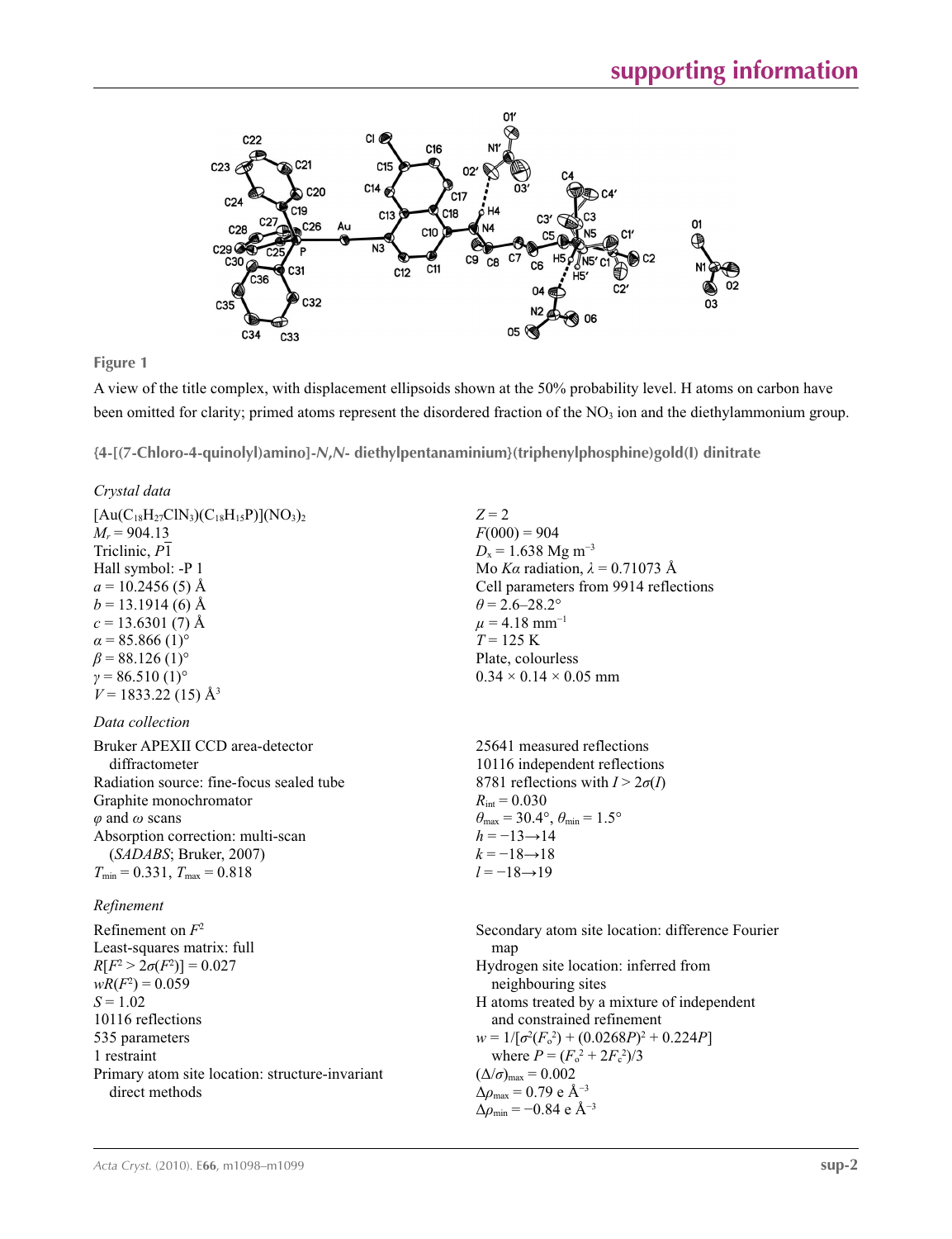#### *Special details*

**Geometry**. All e.s.d.'s (except the e.s.d. in the dihedral angle between two l.s. planes) are estimated using the full covariance matrix. The cell e.s.d.'s are taken into account individually in the estimation of e.s.d.'s in distances, angles and torsion angles; correlations between e.s.d.'s in cell parameters are only used when they are defined by crystal symmetry. An approximate (isotropic) treatment of cell e.s.d.'s is used for estimating e.s.d.'s involving l.s. planes.

**Refinement**. Refinement of  $F^2$  against ALL reflections. The weighted R-factor wR and goodness of fit *S* are based on  $F^2$ , conventional *R*-factors *R* are based on *F*, with *F* set to zero for negative  $F^2$ . The threshold expression of  $F^2 > \sigma(F^2)$  is used only for calculating *R*-factors(gt) *etc*. and is not relevant to the choice of reflections for refinement. *R*-factors based on *F*<sup>2</sup> are statistically about twice as large as those based on *F*, and *R*- factors based on ALL data will be even larger.

|                  | $\boldsymbol{\chi}$ | $\mathcal V$ | $\boldsymbol{Z}$ | $U_{\text{iso}}$ */ $U_{\text{eq}}$ | Occ. (2) |
|------------------|---------------------|--------------|------------------|-------------------------------------|----------|
| Au               | 0.665037(10)        | 0.182061(8)  | 0.594476(7)      | 0.02328(4)                          |          |
| ${\bf P}$        | 0.82288(7)          | 0.11891(5)   | 0.69465(5)       | 0.02176(13)                         |          |
| N1               | $-0.7853(8)$        | 0.3049(6)    | 0.0355(8)        | 0.0249(19)                          | 0.481(4) |
| O <sub>1</sub>   | $-0.6757(6)$        | 0.2555(6)    | 0.0027(5)        | 0.0508(16)                          | 0.481(4) |
| O2               | $-0.8285(6)$        | 0.3795(4)    | $-0.0104(4)$     | 0.0542(16)                          | 0.481(4) |
| O <sub>3</sub>   | $-0.8277(5)$        | 0.2750(4)    | 0.1169(4)        | 0.0433(13)                          | 0.481(4) |
| N <sub>5</sub>   | $-0.1929(19)$       | 0.3572(7)    | 0.1579(14)       | 0.0312(18)                          | 0.481(4) |
| H <sub>5</sub>   | $-0.2154$           | 0.3451       | 0.2242           | $0.037*$                            | 0.481(4) |
| C1               | $-0.3183(7)$        | 0.4390(6)    | 0.0986(5)        | 0.0272(14)                          | 0.481(4) |
| H1A              | $-0.3322$           | 0.5034       | 0.1316           | $0.033*$                            | 0.481(4) |
| H1B              | $-0.2942$           | 0.4552       | 0.0286           | $0.033*$                            | 0.481(4) |
| C2               | $-0.4399(6)$        | 0.3793(6)    | 0.1079(5)        | 0.0415(17)                          | 0.481(4) |
| H2A              | $-0.5135$           | 0.4207       | 0.0791           | $0.062*$                            | 0.481(4) |
| H2B              | $-0.4599$           | 0.3615       | 0.1776           | $0.062*$                            | 0.481(4) |
| H2C              | $-0.4251$           | 0.3169       | 0.0732           | $0.062*$                            | 0.481(4) |
| C <sub>3</sub>   | $-0.1635(9)$        | 0.2834(7)    | 0.1254(7)        | 0.0293(18)                          | 0.481(4) |
| H <sub>3</sub> A | $-0.2504$           | 0.2552       | 0.1216           | $0.035*$                            | 0.481(4) |
| H3B              | $-0.1239$           | 0.2453       | 0.1834           | $0.035*$                            | 0.481(4) |
| C <sub>4</sub>   | $-0.0910(9)$        | 0.2302(8)    | 0.0440(7)        | 0.058(2)                            | 0.481(4) |
| H <sub>4</sub> A | $-0.0945$           | 0.1564       | 0.0570           | $0.087*$                            | 0.481(4) |
| H <sub>4</sub> B | 0.0004              | 0.2484       | 0.0409           | $0.087*$                            | 0.481(4) |
| H <sub>4C</sub>  | $-0.1318$           | 0.2512       | $-0.0189$        | $0.087*$                            | 0.481(4) |
| N1'              | 0.3290(7)           | 0.3177(6)    | 0.0098(5)        | 0.0373(13)                          | 0.519(4) |
| O1'              | 0.3781(6)           | 0.2933(5)    | $-0.0668(5)$     | 0.0708(18)                          | 0.519(4) |
| O2'              | 0.3890(6)           | 0.3670(4)    | 0.0672(3)        | 0.0610(16)                          | 0.519(4) |
| O3'              | 0.2288(17)          | 0.3057(12)   | 0.0391(12)       | 0.113(5)                            | 0.519(4) |
| N5'              | $-0.2021(18)$       | 0.3913(6)    | 0.1539(13)       | 0.0312(18)                          | 0.519(4) |
| H5'              | $-0.2375$           | 0.3987       | 0.2168           | $0.037*$                            | 0.519(4) |
| C1'              | $-0.3049(9)$        | 0.3885(8)    | 0.0918(8)        | 0.064(3)                            | 0.519(4) |
| H1'A             | $-0.3527$           | 0.3256       | 0.1036           | $0.076*$                            | 0.519(4) |
| H1'B             | $-0.2777$           | 0.3981       | 0.0216           | $0.076*$                            | 0.519(4) |
| C2'              | $-0.3838(8)$        | 0.4842(7)    | 0.1296(7)        | 0.069(2)                            | 0.519(4) |
| H2'A             | $-0.4691$           | 0.4922       | 0.0987           | $0.104*$                            | 0.519(4) |
| H2'B             | $-0.3350$           | 0.5450       | 0.1126           | $0.104*$                            | 0.519(4) |
| $H2^{\prime}C$   | $-0.3965$           | 0.4753       | 0.2012           | $0.104*$                            | 0.519(4) |

*Fractional atomic coordinates and isotropic or equivalent isotropic displacement parameters (Å2 )*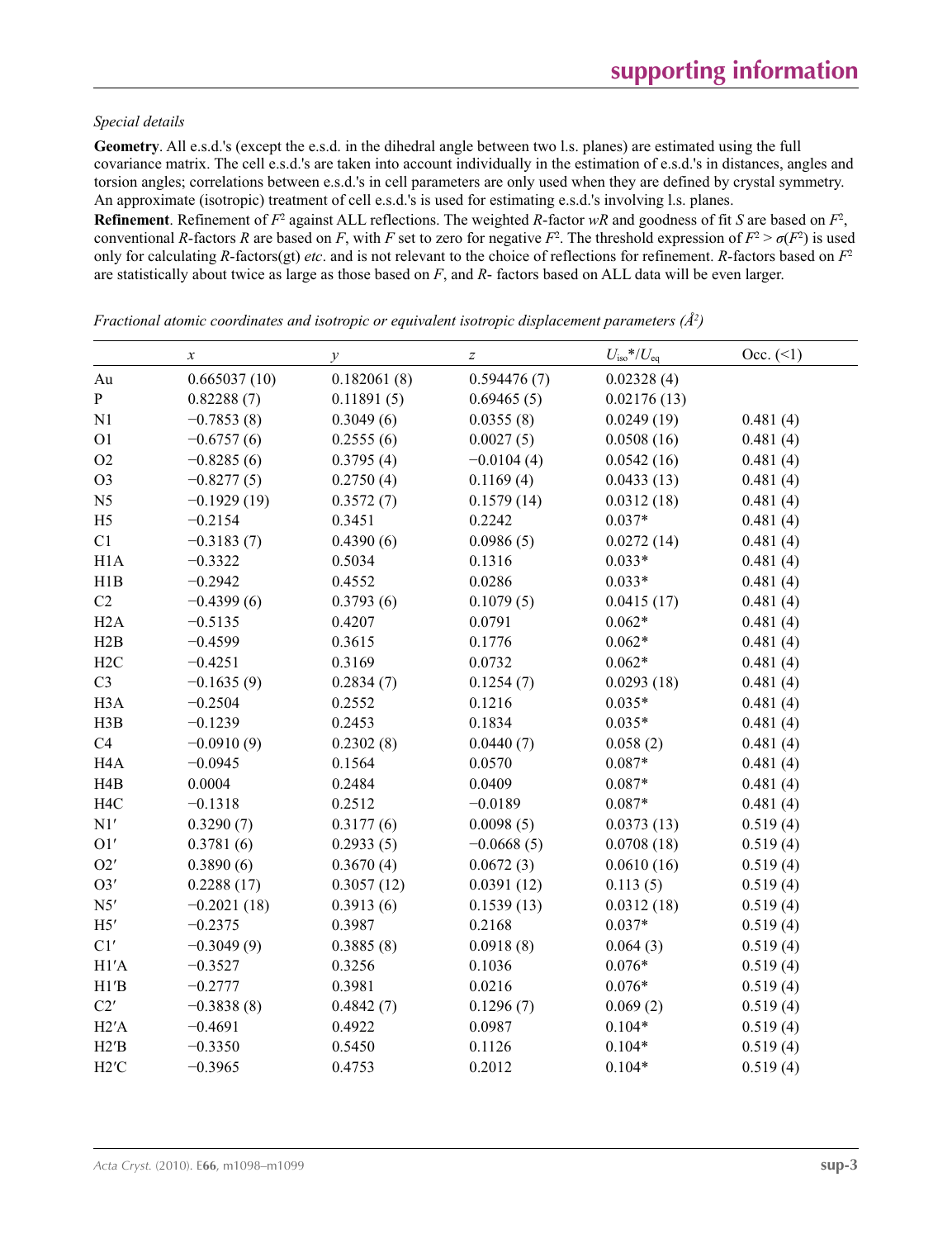# **supporting information**

| C3'               | $-0.1431(14)$ | 0.2479(8)     | 0.1467(8)   | 0.059(3)    | 0.519(4) |
|-------------------|---------------|---------------|-------------|-------------|----------|
| H3'A              | $-0.0571$     | 0.2290        | 0.1760      | $0.071*$    | 0.519(4) |
| H3'B              | $-0.2092$     | 0.1990        | 0.1694      | $0.071*$    | 0.519(4) |
| C4'               | $-0.1367(9)$  | 0.2780(6)     | 0.0156(6)   | 0.0492(19)  | 0.519(4) |
| H4'A              | $-0.1384$     | 0.2152        | $-0.0185$   | $0.074*$    | 0.519(4) |
| H4'B              | $-0.0560$     | 0.3117        | $-0.0029$   | $0.074*$    | 0.519(4) |
| H4'C              | $-0.2124$     | 0.3236        | $-0.0032$   | $0.074*$    | 0.519(4) |
| N <sub>2</sub>    | $-0.2745(2)$  | 0.40668(18)   | 0.39973(18) | 0.0290(5)   |          |
| O <sub>4</sub>    | $-0.2598(2)$  | 0.32863(15)   | 0.35104(16) | 0.0399(5)   |          |
| O <sub>5</sub>    | $-0.2412(2)$  | 0.40230(17)   | 0.48672(16) | 0.0449(6)   |          |
| O <sub>6</sub>    | $-0.3220(2)$  | 0.48678(17)   | 0.35888(18) | 0.0484(6)   |          |
| N <sub>3</sub>    | 0.5210(2)     | 0.23408(16)   | 0.49707(16) | 0.0218(4)   |          |
| N <sub>4</sub>    | 0.2893(3)     | 0.38262(19)   | 0.27767(19) | 0.0354(6)   |          |
| H <sub>4</sub>    | 0.293(3)      | 0.362(2)      | 0.2210(16)  | $0.042*$    |          |
| C <sub>5</sub>    | $-0.0876(3)$  | 0.4451(3)     | 0.1452(2)   | 0.0432(8)   |          |
| H <sub>5</sub> A  | $-0.0406$     | 0.4419        | 0.0808      | $0.052*$    |          |
| H5B               | $-0.1337$     | 0.5131        | 0.1473      | $0.052*$    |          |
| C6                | 0.0088(3)     | 0.4291(3)     | 0.2274(2)   | 0.0407(8)   |          |
| H <sub>6</sub> A  | 0.0440        | 0.3574        | 0.2321      | $0.049*$    |          |
| H6B               | $-0.0361$     | 0.4433        | 0.2908      | $0.049*$    |          |
| C7                | 0.1203(3)     | 0.4995(2)     | 0.2076(2)   | 0.0292(6)   |          |
| H7A               | 0.1600        | 0.4880        | 0.1418      | $0.035*$    |          |
| H7B               | 0.0840        | 0.5709        | 0.2059      | $0.035*$    |          |
| C8                | 0.2266(3)     | 0.4855(2)     | 0.2828(2)   | 0.0288(6)   |          |
| H <sub>8</sub> A  | 0.1857        | 0.4916        | 0.3499      | $0.035*$    |          |
| C9                | 0.3271(3)     | 0.5659(2)     | 0.2646(3)   | 0.0411(8)   |          |
| H9A               | 0.3988        | 0.5513        | 0.3103      | $0.062*$    |          |
| H9B               | 0.2854        | 0.6333        | 0.2749      | $0.062*$    |          |
| H <sub>9</sub> C  | 0.3618        | 0.5649        | 0.1968      | $0.062*$    |          |
| C10               | 0.3611(2)     | 0.3343(2)     | 0.3491(2)   | 0.0252(5)   |          |
| C11               | 0.3767(2)     | 0.3752(2)     | 0.43949(19) | 0.0239(5)   |          |
| H11A              | 0.3325        | 0.4381        | 0.4536      | $0.029*$    |          |
| C12               | 0.4565(3)     | 0.3237(2)     | 0.50772(19) | 0.0244(5)   |          |
| H <sub>12</sub> A | 0.4666        | 0.3545        | 0.5677      | $0.029*$    |          |
| C13               | 0.5037(2)     | 0.18783(19)   | 0.41085(18) | 0.0206(5)   |          |
| C14               | 0.5651(2)     | 0.09074(19)   | 0.39948(19) | 0.0235(5)   |          |
| H <sub>14</sub> A | 0.6166        | 0.0578        | 0.4505      | $0.028*$    |          |
| C15               | 0.5501(2)     | 0.04404(19)   | 0.3141(2)   | 0.0243(5)   |          |
| Cl                | 0.63057(7)    | $-0.07417(5)$ | 0.29880(5)  | 0.03084(15) |          |
| C16               | 0.4726(3)     | 0.0892(2)     | 0.2383(2)   | 0.0286(6)   |          |
| H <sub>16</sub> A | 0.4626        | 0.0554        | 0.1800      | $0.034*$    |          |
| C17               | 0.4113(3)     | 0.1831(2)     | 0.2497(2)   | 0.0294(6)   |          |
| H17A              | 0.3580        | 0.2138        | 0.1987      | $0.035*$    |          |
| C18               | 0.4253(2)     | 0.2355(2)     | 0.33543(19) | 0.0241(5)   |          |
| C19               | 0.9009(3)     | 0.00417(19)   | 0.64813(19) | 0.0238(5)   |          |
| C20               | 0.8238(3)     | $-0.0623(2)$  | 0.6048(2)   | 0.0294(6)   |          |
| H20A              | 0.7337        | $-0.0443$     | 0.5955      | $0.035*$    |          |
| C21               | 0.8771(3)     | $-0.1545(2)$  | 0.5750(2)   | 0.0354(7)   |          |
|                   |               |               |             |             |          |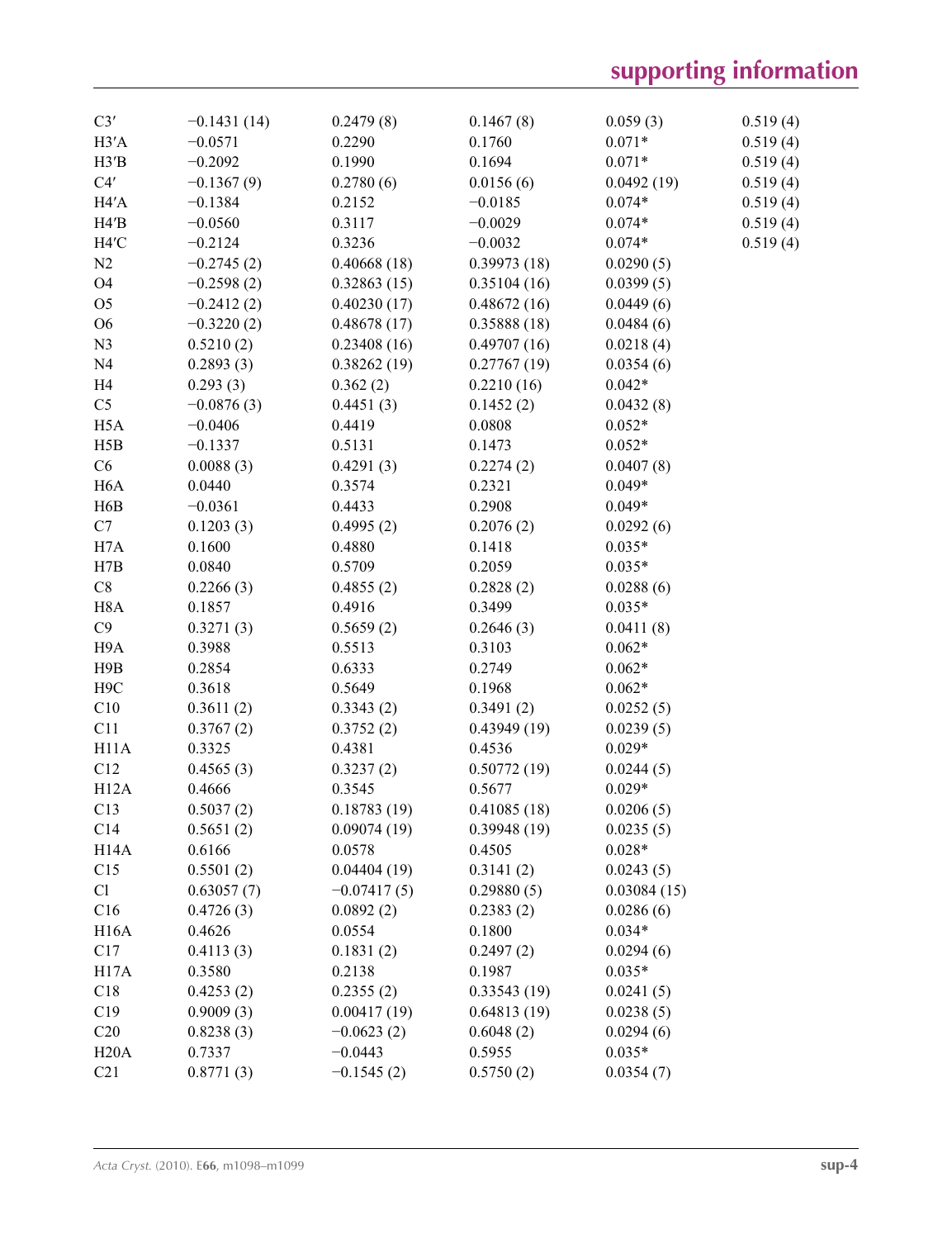| H21A              | 0.8240    | $-0.1989$    | 0.5444      | $0.042*$  |
|-------------------|-----------|--------------|-------------|-----------|
| C <sub>22</sub>   | 1.0076(3) | $-0.1817(2)$ | 0.5899(2)   | 0.0356(7) |
| H22A              | 1.0434    | $-0.2461$    | 0.5720      | $0.043*$  |
| C <sub>23</sub>   | 1.0859(3) | $-0.1158(2)$ | 0.6308(3)   | 0.0428(8) |
| H23A              | 1.1761    | $-0.1342$    | 0.6397      | $0.051*$  |
| C <sub>24</sub>   | 1.0332(3) | $-0.0222(2)$ | 0.6590(2)   | 0.0352(7) |
| H24A              | 1.0879    | 0.0238       | 0.6858      | $0.042*$  |
| C <sub>25</sub>   | 0.9531(3) | 0.20251(19)  | 0.71033(19) | 0.0224(5) |
| C <sub>26</sub>   | 0.9777(3) | 0.2794(2)    | 0.6378(2)   | 0.0284(6) |
| H26A              | 0.9194    | 0.2936       | 0.5851      | $0.034*$  |
| C <sub>27</sub>   | 1.0875(3) | 0.3353(2)    | 0.6425(2)   | 0.0363(7) |
| H27A              | 1.1058    | 0.3862       | 0.5919      | $0.044*$  |
| C28               | 1.1707(3) | 0.3170(2)    | 0.7209(2)   | 0.0380(7) |
| H28A              | 1.2464    | 0.3548       | 0.7233      | $0.046*$  |
| C <sub>29</sub>   | 1.1439(3) | 0.2440(2)    | 0.7953(2)   | 0.0348(7) |
| H29A              | 1.1995    | 0.2330       | 0.8499      | $0.042*$  |
| C30               | 1.0360(3) | 0.1870(2)    | 0.7902(2)   | 0.0295(6) |
| H <sub>30</sub> A | 1.0179    | 0.1367       | 0.8414      | $0.035*$  |
| C31               | 0.7642(2) | 0.0799(2)    | 0.81795(19) | 0.0246(5) |
| C <sub>32</sub>   | 0.6619(3) | 0.1374(2)    | 0.8616(2)   | 0.0294(6) |
| H32A              | 0.6227    | 0.1955       | 0.8263      | $0.035*$  |
| C33               | 0.6179(3) | 0.1098(3)    | 0.9562(2)   | 0.0417(8) |
| H33A              | 0.5484    | 0.1490       | 0.9858      | $0.050*$  |
| C <sub>34</sub>   | 0.6748(3) | 0.0252(3)    | 1.0080(2)   | 0.0452(8) |
| H34A              | 0.6456    | 0.0073       | 1.0735      | $0.054*$  |
| C <sub>35</sub>   | 0.7737(3) | $-0.0329(3)$ | 0.9646(2)   | 0.0466(9) |
| H <sub>35</sub> A | 0.8114    | $-0.0916$    | 0.9999      | $0.056*$  |
| C36               | 0.8185(3) | $-0.0065(2)$ | 0.8699(2)   | 0.0350(7) |
| H36A              | 0.8864    | $-0.0472$    | 0.8403      | $0.042*$  |
|                   |           |              |             |           |

*Atomic displacement parameters (Å2 )*

|                | $U^{11}$   | $L^{22}$   | $\mathcal{L}^{\beta 3}$ | $U^{12}$      | $U^{13}$      | $L^{23}$      |
|----------------|------------|------------|-------------------------|---------------|---------------|---------------|
| Au             | 0.02601(6) | 0.02376(5) | 0.02042(5)              | $-0.00079(4)$ | $-0.00528(4)$ | $-0.00233(4)$ |
| $\mathbf{P}$   | 0.0256(3)  | 0.0196(3)  | 0.0201(3)               | 0.0005(3)     | $-0.0027(3)$  | $-0.0022(2)$  |
| N <sub>1</sub> | 0.017(3)   | 0.023(4)   | 0.038(5)                | $-0.010(3)$   | 0.004(3)      | $-0.020(3)$   |
| O <sub>1</sub> | 0.039(3)   | 0.067(5)   | 0.049(4)                | 0.010(3)      | $-0.014(3)$   | $-0.022(3)$   |
| O <sub>2</sub> | 0.075(4)   | 0.049(3)   | 0.035(3)                | 0.023(3)      | $-0.007(3)$   | 0.004(2)      |
| O <sub>3</sub> | 0.053(3)   | 0.047(3)   | 0.029(3)                | 0.011(2)      | $-0.013(2)$   | $-0.004(2)$   |
| N <sub>5</sub> | 0.036(3)   | 0.033(6)   | 0.0265(19)              | $-0.015(5)$   | $-0.0003(17)$ | $-0.006(5)$   |
| C <sub>1</sub> | 0.026(3)   | 0.035(4)   | 0.021(3)                | 0.004(3)      | $-0.003(2)$   | $-0.005(3)$   |
| C2             | 0.028(3)   | 0.052(4)   | 0.046(4)                | $-0.013(3)$   | $-0.008(3)$   | $-0.005(3)$   |
| C <sub>3</sub> | 0.035(4)   | 0.027(5)   | 0.027(4)                | $-0.016(3)$   | 0.002(3)      | $-0.001(3)$   |
| C <sub>4</sub> | 0.052(6)   | 0.066(7)   | 0.057(6)                | $-0.005(5)$   | 0.003(4)      | $-0.012(5)$   |
| N1'            | 0.041(4)   | 0.040(3)   | 0.030(3)                | $-0.001(3)$   | $-0.009(3)$   | 0.000(3)      |
| O1'            | 0.065(4)   | 0.102(5)   | 0.047(3)                | 0.013(3)      | $-0.012(3)$   | $-0.031(3)$   |
| O2'            | 0.085(4)   | 0.068(4)   | 0.033(3)                | $-0.022(3)$   | $-0.013(3)$   | $-0.004(2)$   |
| O3'            | 0.128(12)  | 0.129(11)  | 0.080(10)               | 0.012(9)      | $-0.019(8)$   | 0.005(8)      |
|                |            |            |                         |               |               |               |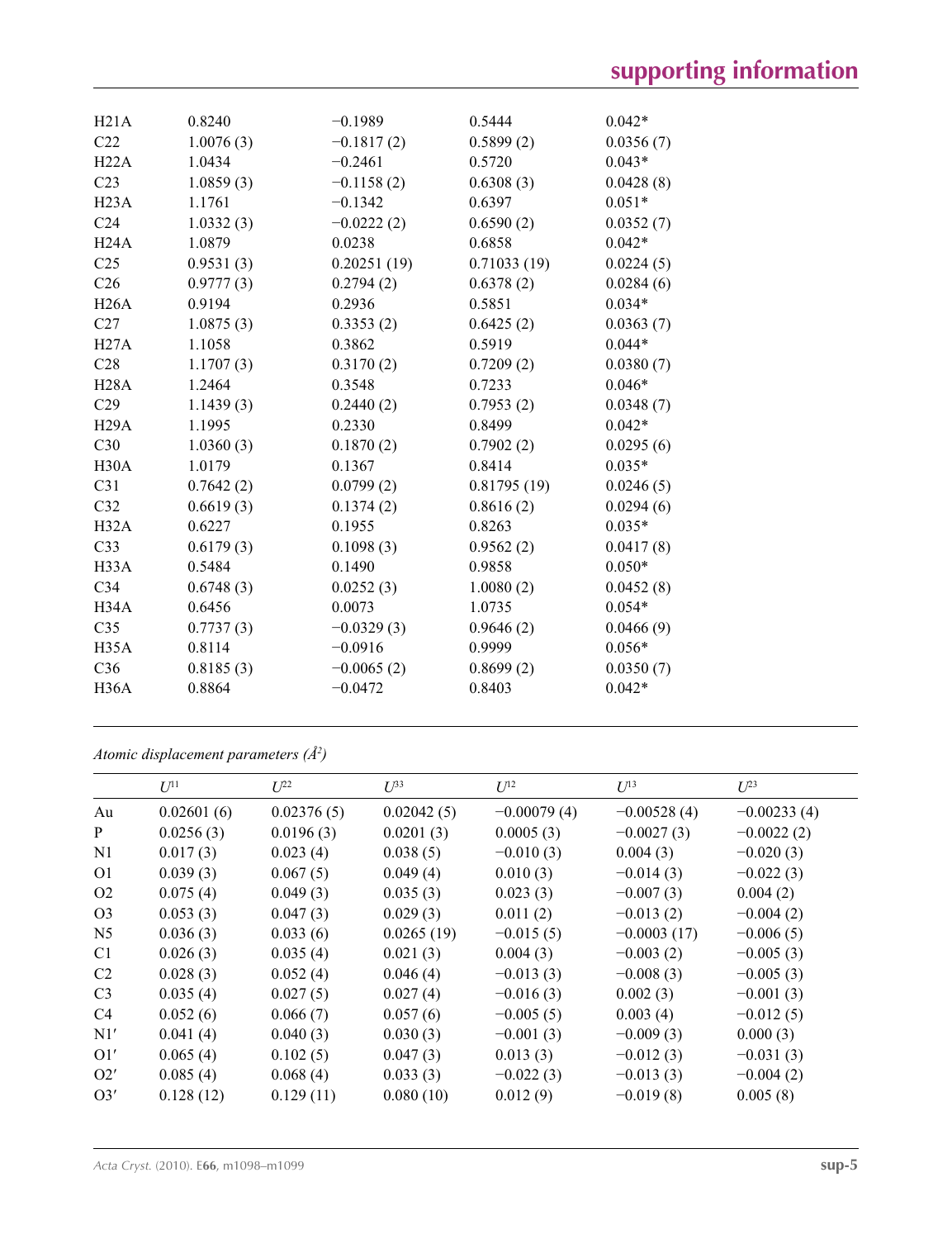| N5'             | 0.036(3)   | 0.033(6)   | 0.0265(19) | $-0.015(5)$   | $-0.0003(17)$ | $-0.006(5)$   |
|-----------------|------------|------------|------------|---------------|---------------|---------------|
| C1'             | 0.046(5)   | 0.065(6)   | 0.084(7)   | 0.005(5)      | $-0.008(4)$   | $-0.035(6)$   |
| C2'             | 0.048(5)   | 0.095(7)   | 0.064(6)   | 0.005(5)      | $-0.013(4)$   | $-0.004(5)$   |
| C3'             | 0.107(8)   | 0.036(6)   | 0.034(6)   | $-0.009(5)$   | 0.008(5)      | $-0.003(4)$   |
| C4'             | 0.063(5)   | 0.045(5)   | 0.041(4)   | $-0.003(4)$   | 0.006(4)      | $-0.019(4)$   |
| N <sub>2</sub>  | 0.0287(12) | 0.0258(12) | 0.0328(13) | $-0.0032(10)$ | 0.0054(10)    | $-0.0056(10)$ |
| O <sub>4</sub>  | 0.0540(14) | 0.0294(11) | 0.0370(12) | $-0.0050(10)$ | 0.0130(10)    | $-0.0117(9)$  |
| O <sub>5</sub>  | 0.0638(15) | 0.0386(12) | 0.0328(12) | 0.0051(11)    | $-0.0117(11)$ | $-0.0076(10)$ |
| O <sub>6</sub>  | 0.0619(16) | 0.0328(12) | 0.0491(15) | 0.0070(11)    | $-0.0092(12)$ | 0.0009(11)    |
| N <sub>3</sub>  | 0.0228(11) | 0.0217(11) | 0.0211(11) | $-0.0007(8)$  | $-0.0012(8)$  | $-0.0028(8)$  |
| N <sub>4</sub>  | 0.0446(15) | 0.0291(13) | 0.0328(14) | 0.0132(11)    | $-0.0171(12)$ | $-0.0108(11)$ |
| C <sub>5</sub>  | 0.0322(16) | 0.067(2)   | 0.0310(17) | $-0.0116(15)$ | $-0.0027(13)$ | 0.0044(15)    |
| C6              | 0.0334(16) | 0.059(2)   | 0.0311(16) | $-0.0192(15)$ | $-0.0072(13)$ | 0.0057(15)    |
| C7              | 0.0296(14) | 0.0244(14) | 0.0326(15) | 0.0005(11)    | $-0.0038(12)$ | 0.0040(11)    |
| C8              | 0.0270(14) | 0.0220(13) | 0.0377(16) | 0.0044(11)    | $-0.0064(12)$ | $-0.0065(11)$ |
| C9              | 0.0358(17) | 0.0388(18) | 0.051(2)   | $-0.0078(14)$ | $-0.0045(15)$ | $-0.0112(15)$ |
| C10             | 0.0225(13) | 0.0260(13) | 0.0276(14) | 0.0022(10)    | $-0.0064(11)$ | $-0.0060(11)$ |
| C11             | 0.0236(13) | 0.0218(12) | 0.0271(14) | 0.0013(10)    | $-0.0017(10)$ | $-0.0079(10)$ |
| C12             | 0.0272(13) | 0.0250(13) | 0.0220(13) | $-0.0041(10)$ | $-0.0009(10)$ | $-0.0056(10)$ |
| C13             | 0.0198(12) | 0.0216(12) | 0.0204(12) | $-0.0013(9)$  | 0.0002(9)     | $-0.0016(10)$ |
| C14             | 0.0217(12) | 0.0242(13) | 0.0241(13) | 0.0018(10)    | $-0.0008(10)$ | $-0.0013(10)$ |
| C15             | 0.0213(12) | 0.0227(13) | 0.0291(14) | 0.0019(10)    | 0.0013(10)    | $-0.0061(11)$ |
| Cl              | 0.0286(3)  | 0.0248(3)  | 0.0391(4)  | 0.0053(3)     | 0.0004(3)     | $-0.0085(3)$  |
| C16             | 0.0318(14) | 0.0289(14) | 0.0264(14) | 0.0016(11)    | $-0.0039(11)$ | $-0.0110(11)$ |
| C17             | 0.0323(14) | 0.0305(15) | 0.0256(14) | 0.0058(12)    | $-0.0100(11)$ | $-0.0063(11)$ |
| C18             | 0.0236(13) | 0.0246(13) | 0.0247(13) | 0.0019(10)    | $-0.0053(10)$ | $-0.0066(10)$ |
| C19             | 0.0305(14) | 0.0215(12) | 0.0190(12) | $-0.0017(10)$ | 0.0046(10)    | $-0.0005(10)$ |
| C20             | 0.0379(16) | 0.0239(13) | 0.0263(14) | $-0.0007(12)$ | $-0.0026(12)$ | $-0.0020(11)$ |
| C21             | 0.0530(19) | 0.0236(14) | 0.0304(16) | $-0.0055(13)$ | 0.0011(14)    | $-0.0058(12)$ |
| C22             | 0.0485(18) | 0.0225(14) | 0.0348(17) | $-0.0008(13)$ | 0.0175(14)    | $-0.0048(12)$ |
| C <sub>23</sub> | 0.0317(16) | 0.0336(17) | 0.062(2)   | $-0.0004(13)$ | 0.0200(15)    | $-0.0089(15)$ |
| C <sub>24</sub> | 0.0295(15) | 0.0284(15) | 0.0488(19) | $-0.0063(12)$ | 0.0112(13)    | $-0.0113(13)$ |
| C <sub>25</sub> | 0.0253(13) | 0.0210(12) | 0.0213(13) | 0.0001(10)    | $-0.0001(10)$ | $-0.0046(10)$ |
| C <sub>26</sub> | 0.0330(15) | 0.0281(14) | 0.0243(14) | $-0.0010(11)$ | $-0.0017(11)$ | $-0.0039(11)$ |
| C27             | 0.0391(17) | 0.0326(16) | 0.0377(17) | $-0.0075(13)$ | 0.0088(14)    | $-0.0051(13)$ |
| C28             | 0.0296(15) | 0.0389(17) | 0.0482(19) | $-0.0058(13)$ | 0.0041(14)    | $-0.0204(15)$ |
| C29             | 0.0290(15) | 0.0386(17) | 0.0389(17) | 0.0035(13)    | $-0.0087(13)$ | $-0.0187(14)$ |
| C30             | 0.0359(15) | 0.0286(14) | 0.0243(14) | 0.0030(12)    | $-0.0037(12)$ | $-0.0069(11)$ |
| C31             | 0.0235(13) | 0.0289(14) | 0.0219(13) | $-0.0018(10)$ | $-0.0021(10)$ | $-0.0048(11)$ |
| C32             | 0.0295(14) | 0.0279(14) | 0.0315(15) | $-0.0012(11)$ | $-0.0007(12)$ | $-0.0068(12)$ |
| C33             | 0.0378(17) | 0.0485(19) | 0.0396(18) | $-0.0014(15)$ | 0.0138(14)    | $-0.0165(15)$ |
| C34             | 0.0420(19) | 0.067(2)   | 0.0250(16) | $-0.0028(17)$ | 0.0085(14)    | 0.0003(15)    |
| C <sub>35</sub> | 0.0392(18) | 0.061(2)   | 0.0348(18) | 0.0052(16)    | 0.0036(14)    | 0.0191(16)    |
| C36             | 0.0309(15) | 0.0408(17) | 0.0303(16) | 0.0082(13)    | 0.0044(12)    | 0.0061(13)    |
|                 |            |            |            |               |               |               |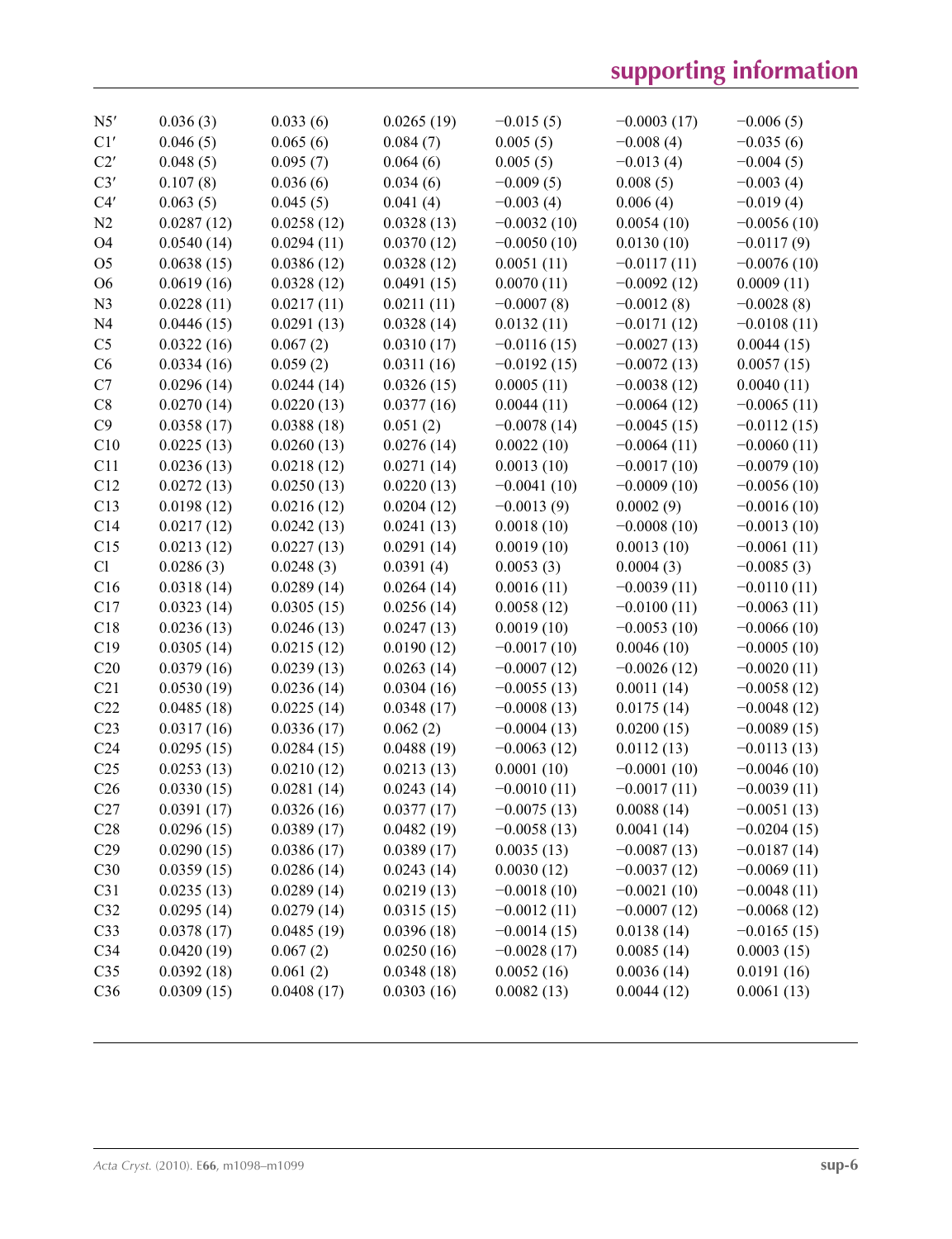*Geometric parameters (Å, º)*

| $Au$ — $N3$        | 2.070(2)  | $C7-C8$      | 1.513(4) |
|--------------------|-----------|--------------|----------|
| $Au-P$             | 2.2338(7) | $C7 - H7A$   | 0.9900   |
| $P - C25$          | 1.809(3)  | $C7 - H7B$   | 0.9900   |
| $P - C19$          | 1.814(3)  | $C8-C9$      | 1.526(4) |
| $P - C31$          | 1.816(3)  | $C8 - H8A$   | 1.0000   |
| $N1 - 02$          | 1.197(12) | $C9 - H9A$   | 0.9800   |
| $N1 - 03$          | 1.226(12) | $C9 - H9B$   | 0.9800   |
| $N1 - 01$          | 1.343(11) | $C9 - H9C$   | 0.9800   |
| $N5-C3$            | 1.119(17) | $C10 - C11$  | 1.398(4) |
| $N5 - C5$          | 1.628(16) | $C10 - C18$  | 1.445(3) |
| $N5 - C1$          | 1.801(18) | $C11 - C12$  | 1.373(4) |
| $N5 - H5$          | 0.9300    | $C11 - H11A$ | 0.9500   |
| $C1-C2$            | 1.511(10) | $C12 - H12A$ | 0.9500   |
| Cl <sub>–H1A</sub> | 0.9900    | $C13-C14$    | 1.409(3) |
| Cl—H1B             | 0.9900    | $C13 - C18$  | 1.413(3) |
| $C2-H2A$           | 0.9800    | $C14 - C15$  | 1.373(4) |
| $C2 - H2B$         | 0.9800    | $C14 - H14A$ | 0.9500   |
| $C2 - H2C$         | 0.9800    | $C15-C16$    | 1.400(4) |
| $C3-C4$            | 1.507(14) | $C15 - C1$   | 1.742(3) |
| $C3 - H3A$         | 0.9900    | $C16 - C17$  | 1.371(4) |
| $C3 - H3B$         | 0.9900    | $C16 - H16A$ | 0.9500   |
| $C4 - H4A$         | 0.9800    | $C17 - C18$  | 1.415(4) |
| $C4 - H4B$         | 0.9800    | $C17 - H17A$ | 0.9500   |
| $C4 - H4C$         | 0.9800    | $C19 - C24$  | 1.388(4) |
| $N1'$ - $O3'$      | 1.105(16) | $C19 - C20$  | 1.389(4) |
| $N1'$ - $O1'$      | 1.201(9)  | $C20 - C21$  | 1.385(4) |
| $N1'$ - $O2'$      | 1.251(8)  | $C20 - H20A$ | 0.9500   |
| $N5'$ - $Cl'$      | 1.38(2)   | $C21 - C22$  | 1.381(4) |
| $N5'$ —C5          | 1.405(17) | $C21 - H21A$ | 0.9500   |
| $N5'$ —C $3'$      | 1.959(14) | $C22-C23$    | 1.377(4) |
| $N5'$ -H5'         | 0.9300    | $C22 - H22A$ | 0.9500   |
| $C1'$ - $C2'$      | 1.567(12) | $C23-C24$    | 1.392(4) |
| $Cl'$ -H $1'A$     | 0.9900    | $C23 - H23A$ | 0.9500   |
| $Cl'$ -H $1'B$     | 0.9900    | $C24 - H24A$ | 0.9500   |
| $C2'$ -H2'A        | 0.9800    | $C25-C26$    | 1.393(4) |
| $C2'$ -H2'B        | 0.9800    | $C25 - C30$  | 1.398(4) |
| $C2'$ -H2'C        | 0.9800    | $C26-C27$    | 1.388(4) |
| $C3'$ - $C4'$      | 1.803(14) | $C26 - H26A$ | 0.9500   |
| $C3'$ —H3'A        | 0.9900    | $C27-C28$    | 1.386(5) |
| $C3'$ -H3'B        | 0.9900    | $C27 - H27A$ | 0.9500   |
| $C4'$ —H4'A        | 0.9800    | $C28 - C29$  | 1.380(5) |
| $C4'$ -H4'B        | 0.9800    | C28-H28A     | 0.9500   |
| $C4'$ —H4'C        | 0.9800    | $C29 - C30$  | 1.380(4) |
| $N2 - 06$          | 1.238(3)  | C29-H29A     | 0.9500   |
| $N2 - 05$          | 1.241(3)  | C30-H30A     | 0.9500   |
| $N2 - 04$          | 1.264(3)  | $C31 - C36$  | 1.393(4) |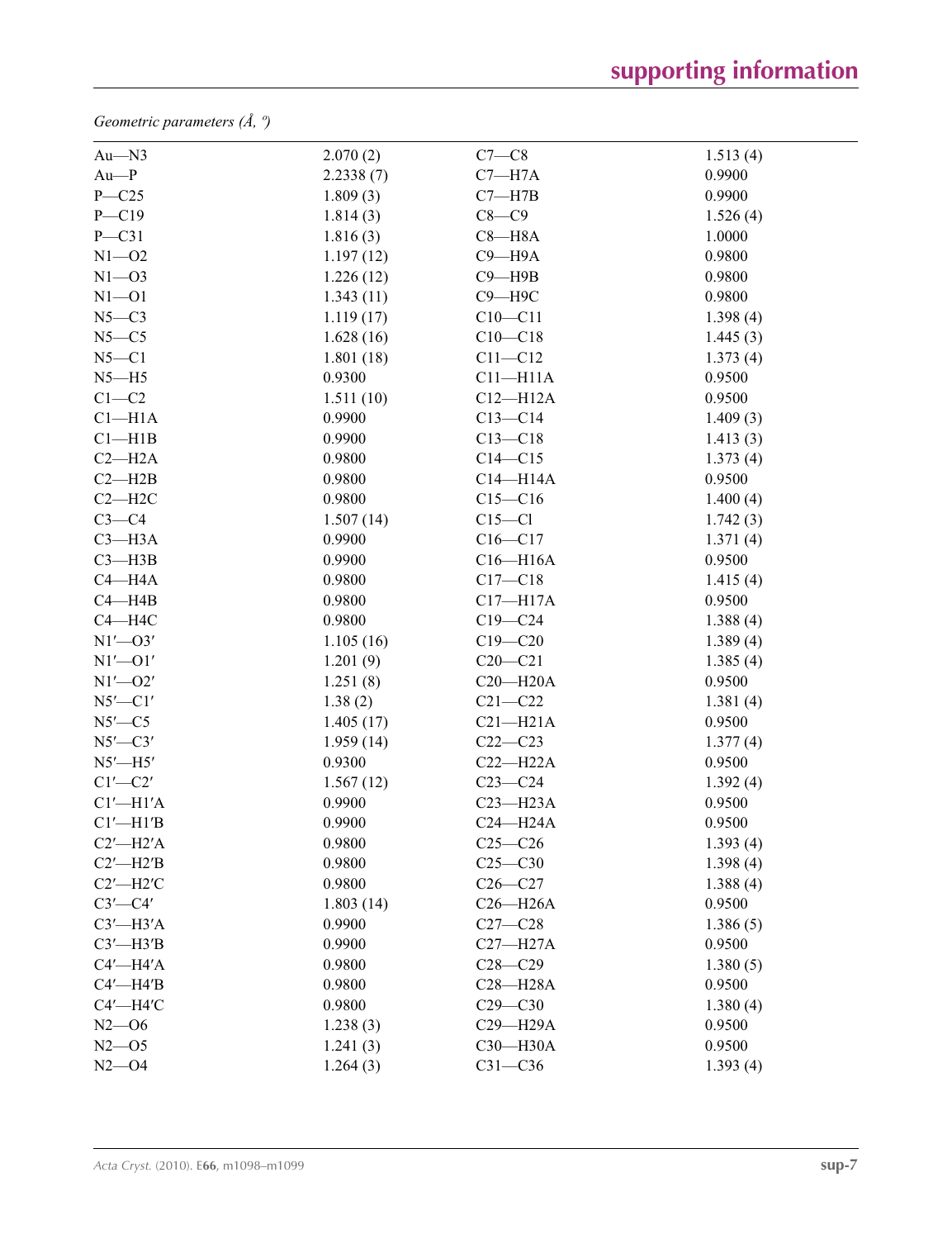# **supporting information**

| $N3 - C12$            | 1.334(3)               | $C31 - C32$         | 1.399(4) |
|-----------------------|------------------------|---------------------|----------|
| $N3 - C13$            | 1.384(3)               | $C32-C33$           | 1.384(4) |
| $N4 - C10$            | 1.340(3)               | $C32-H32A$          | 0.9500   |
| $N4 - C8$             | 1.471(3)               | $C33-C34$           | 1.385(5) |
| $N4 - H4$             | 0.839(18)              | $C33$ -H33A         | 0.9500   |
| $C5-C6$               | 1.513(4)               | $C34 - C35$         | 1.377(5) |
| $C5 - H5A$            | 0.9900                 | C34-H34A            | 0.9500   |
| $C5 - H5B$            | 0.9900                 | $C35-C36$           | 1.383(4) |
| $C6-C7$               | 1.521(4)               | $C35 - H35A$        | 0.9500   |
| $C6 - H6A$            | 0.9900                 | C36-H36A            | 0.9500   |
| $C6 - H6B$            | 0.9900                 |                     |          |
|                       |                        |                     |          |
| $N3$ —Au—P            | 176.94(6)              | $N4 - C8 - C9$      | 110.7(2) |
| $C25-P-C19$           | 105.97(12)             | $C7 - C8 - C9$      | 111.3(2) |
| $C25-P$ -C31          | 105.86(12)             | $N4$ — $C8$ —H $8A$ | 108.8    |
| $C19 - P - C31$       | 104.78(12)             | $C7-C8-H8A$         | 108.8    |
| $C25-P$ —Au           | 115.47(9)              | $C9-C8-H8A$         | 108.8    |
| $C19-P$ —Au           | 110.06(9)              | $C8-C9-H9A$         | 109.5    |
| $C31-P$ —Au           | 113.88(9)              | $C8-C9-$ H9B        | 109.5    |
| $O2 - N1 - O3$        | 123.8(7)               | Н9А-С9-Н9В          | 109.5    |
| $O2 - N1 - O1$        | 119.5(9)               | С8-С9-Н9С           | 109.5    |
| $O3 - N1 - O1$        | 116.3(9)               | Н9А-С9-Н9С          | 109.5    |
| $C3 - N5 - C5$        | 116.5(15)              | Н9В-С9-Н9С          | 109.5    |
| $C3 - N5 - C1$        | 118.2(15)              | $N4 - C10 - C11$    | 122.5(2) |
| $C5 - N5 - C1$        | 92.3(6)                | $N4 - C10 - C18$    | 120.5(2) |
| $C3 - N5 - H5$        | 109.6                  | $C11 - C10 - C18$   | 116.9(2) |
| $C5 - N5 - H5$        | 109.6                  | $C12 - C11 - C10$   | 119.5(2) |
| $C1 - N5 - H5$        | 109.6                  | $C12-C11-H11A$      | 120.3    |
| $C2-C1-N5$            | 105.1(7)               | $C10-C11-H11A$      | 120.3    |
| $C2-C1-H1A$           | 110.7                  | $N3 - C12 - C11$    | 125.6(2) |
| $N5-C1-H1A$           | 110.7                  | $N3 - C12 - H12A$   | 117.2    |
| $C2-C1-H1B$           | 110.7                  | $C11 - C12 - H12A$  | 117.2    |
| $N5-C1-H1B$           | 110.7                  | $N3 - C13 - C14$    | 118.6(2) |
| $H1A - C1 - H1B$      | 108.8                  | $N3 - C13 - C18$    | 121.4(2) |
| $N5-C3-C4$            | 147.4 (12)             | $C14 - C13 - C18$   | 120.0(2) |
| $N5-C3-H3A$           | 99.9                   | $C15-C14-C13$       | 119.5(2) |
| $C4-C3-H3A$           | 99.9                   | C15-C14-H14A        | 120.3    |
| $N5-C3-H3B$           | 99.9                   | $C13-C14-H14A$      | 120.3    |
| $C4-C3-H3B$           | 99.9                   | $C14-C15-C16$       | 121.8(2) |
| $H3A - C3 - H3B$      | 104.2                  | $C14-C15-C1$        |          |
| $O3'$ -N1'- $O1'$     |                        | $C16-C15-C1$        | 119.3(2) |
|                       | 128.3(11)<br>110.2(11) | $C17 - C16 - C15$   | 118.9(2) |
| $O3'$ —N1'—O2'        |                        | $C17-C16-H16A$      | 118.8(2) |
| $O1'$ —N $1'$ — $O2'$ | 121.5(7)               |                     | 120.6    |
| $C1'$ —N5'—C5         | 131.5(12)              | $C15-C16-H16A$      | 120.6    |
| $Cl'$ —N5 $'$ —C3'    | 95.6(9)                | $C16-C17-C18$       | 121.8(3) |
| $C5 - N5' - C3'$      | 105.3(10)              | C16-C17-H17A        | 119.1    |
| $Cl'$ -N5'-H5'        | 107.3                  | C18-C17-H17A        | 119.1    |
| $C5 - N5' - H5'$      | 107.3                  | $C13 - C18 - C17$   | 118.1(2) |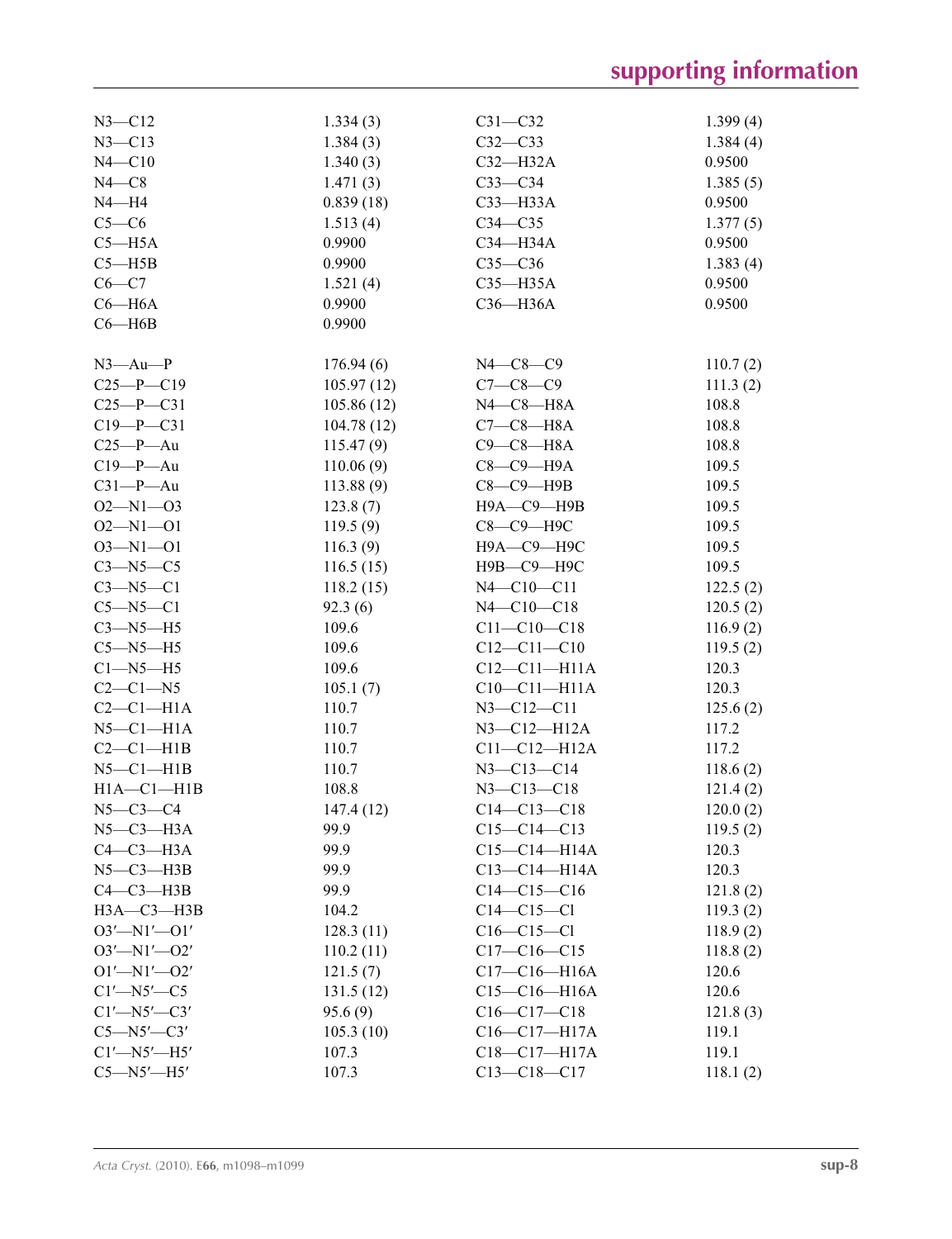| $C3'$ -N5'-H5'          | 107.3      | $C13 - C18 - C10$                                   | 119.2(2)          |
|-------------------------|------------|-----------------------------------------------------|-------------------|
| $N5'$ —C1'—C2'          | 95.8(8)    | $C17 - C18 - C10$                                   | 122.6(2)          |
| $N5'$ — $Cl'$ — $H1'A$  | 112.6      | $C24 - C19 - C20$                                   | 118.9(2)          |
| $C2'$ - $C1'$ - $H1'A$  | 112.6      | $C24-C19-P$                                         | 122.4(2)          |
| $N5'$ - $Cl'$ - $H1'B$  | 112.6      | $C20-C19-P$                                         | 118.6(2)          |
| $C2'$ - $C1'$ - $H1'B$  | 112.6      | $C21 - C20 - C19$                                   | 120.7(3)          |
| $H1'A$ -C1'-H1'B        | 110.1      | $C21 - C20 - H20A$                                  | 119.7             |
| $Cl'$ - $Cl'$ - $H2'A$  | 109.5      | $C19 - C20 - H20A$                                  | 119.7             |
| $Cl'$ - $Cl'$ - $H2'B$  | 109.5      | $C22-C21-C20$                                       | 119.8(3)          |
| $H2'A$ — $C2'$ — $H2'B$ | 109.5      | $C22-C21-H21A$                                      | 120.1             |
| $Cl'$ - $Cl'$ - $H2'C$  | 109.5      | $C20-C21-H21A$                                      | 120.1             |
| $H2'A$ -C2'-H2'C        | 109.5      | $C23-C22-C21$                                       | 120.2(3)          |
| $H2'B$ -C2'-H2'C        | 109.5      | $C23 - C22 - H22A$                                  | 119.9             |
| $C4'$ — $C3'$ — $N5'$   | 84.7(7)    | $C21 - C22 - H22A$                                  | 119.9             |
| $C4'$ — $C3'$ — $H3'A$  | 114.5      | $C22-C23-C24$                                       | 120.0(3)          |
| $N5'$ — $C3'$ — $H3'A$  | 114.5      | $C22-C23-H23A$                                      | 120.0             |
| $C4'$ — $C3'$ — $H3'B$  | 114.5      | $C24 - C23 - H23A$                                  | 120.0             |
| $N5'$ -C3'-H3'B         | 114.5      | $C19 - C24 - C23$                                   | 120.3(3)          |
| H3'A-C3'-H3'B           | 111.6      | $C19 - C24 - H24A$                                  | 119.9             |
| $C3'$ — $C4'$ — $H4'A$  | 109.5      | $C23 - C24 - H24A$                                  | 119.9             |
| $C3'$ — $C4'$ —H4'B     | 109.5      | $C26 - C25 - C30$                                   | 119.0(2)          |
| $H4'A$ —C4'—H4'B        | 109.5      | $C26-C25-P$                                         | 119.4(2)          |
| $C3'$ — $C4'$ — $H4'C$  | 109.5      | $C30-C25-P$                                         | 121.4(2)          |
| H4'A-C4'-H4'C           | 109.5      | $C27-C26-C25$                                       | 119.9(3)          |
| $H4'B$ - $C4'$ - $H4'C$ | 109.5      | $C27-C26-H26A$                                      | 120.1             |
| $O6 - N2 - O5$          | 121.2(2)   | $C25 - C26 - H26A$                                  | 120.1             |
| $O6 - N2 - O4$          | 118.8(3)   | $C28-C27-C26$                                       | 120.3(3)          |
| $O5 - N2 - O4$          |            | C <sub>28</sub> -C <sub>27</sub> -H <sub>27</sub> A | 119.9             |
| $C12 - N3 - C13$        | 120.0(2)   | $C26-C27-H27A$                                      | 119.9             |
| $C12 - N3 - Au$         | 117.2(2)   | $C29 - C28 - C27$                                   | 120.2(3)          |
|                         | 119.89(17) |                                                     |                   |
| $C13 - N3 - Au$         | 121.94(16) | C29-C28-H28A<br>C27-C28-H28A                        | 119.9             |
| $C10 - N4 - C8$         | 124.3(2)   |                                                     | 119.9             |
| $C10 - N4 - H4$         | 120(2)     | $C30-C29-C28$<br>C30-C29-H29A                       | 119.8(3)<br>120.1 |
| $C8 - N4 - H4$          | 114(2)     |                                                     |                   |
| $N5'$ —C5—C6            | 118.1(7)   | C28-C29-H29A                                        | 120.1             |
| $C6-C5-N5$              | 109.3(7)   | $C29 - C30 - C25$                                   | 120.7(3)          |
| $N5'$ - $C5$ - $H5A$    | 114.5      | C29-C30-H30A                                        | 119.7             |
| $C6-C5-H5A$             | 109.8      | $C25-C30-H30A$                                      | 119.7             |
| $N5 - C5 - H5A$         | 109.8      | $C36 - C31 - C32$                                   | 119.2(3)          |
| $N5'$ -C5-H5B           | 95.0       | $C36-C31-P$                                         | 121.4(2)          |
| $C6-C5-H5B$             | 109.8      | $C32-C31-P$                                         | 119.4(2)          |
| $N5 - C5 - H5B$         | 109.8      | $C33 - C32 - C31$                                   | 120.0(3)          |
| $H5A-C5-H5B$            | 108.3      | $C33 - C32 - H32A$                                  | 120.0             |
| $C5-C6-C7$              | 109.9(3)   | $C31 - C32 - H32A$                                  | 120.0             |
| $C5-C6-H6A$             | 109.7      | $C32-C33-C34$                                       | 120.2(3)          |
| $C7-C6-H6A$             | 109.7      | C32-C33-H33A                                        | 119.9             |
| $C5-C6-H6B$             | 109.7      | $C34 - C33 - H33A$                                  | 119.9             |
| $C7-C6-H6B$             | 109.7      | $C35 - C34 - C33$                                   | 120.0(3)          |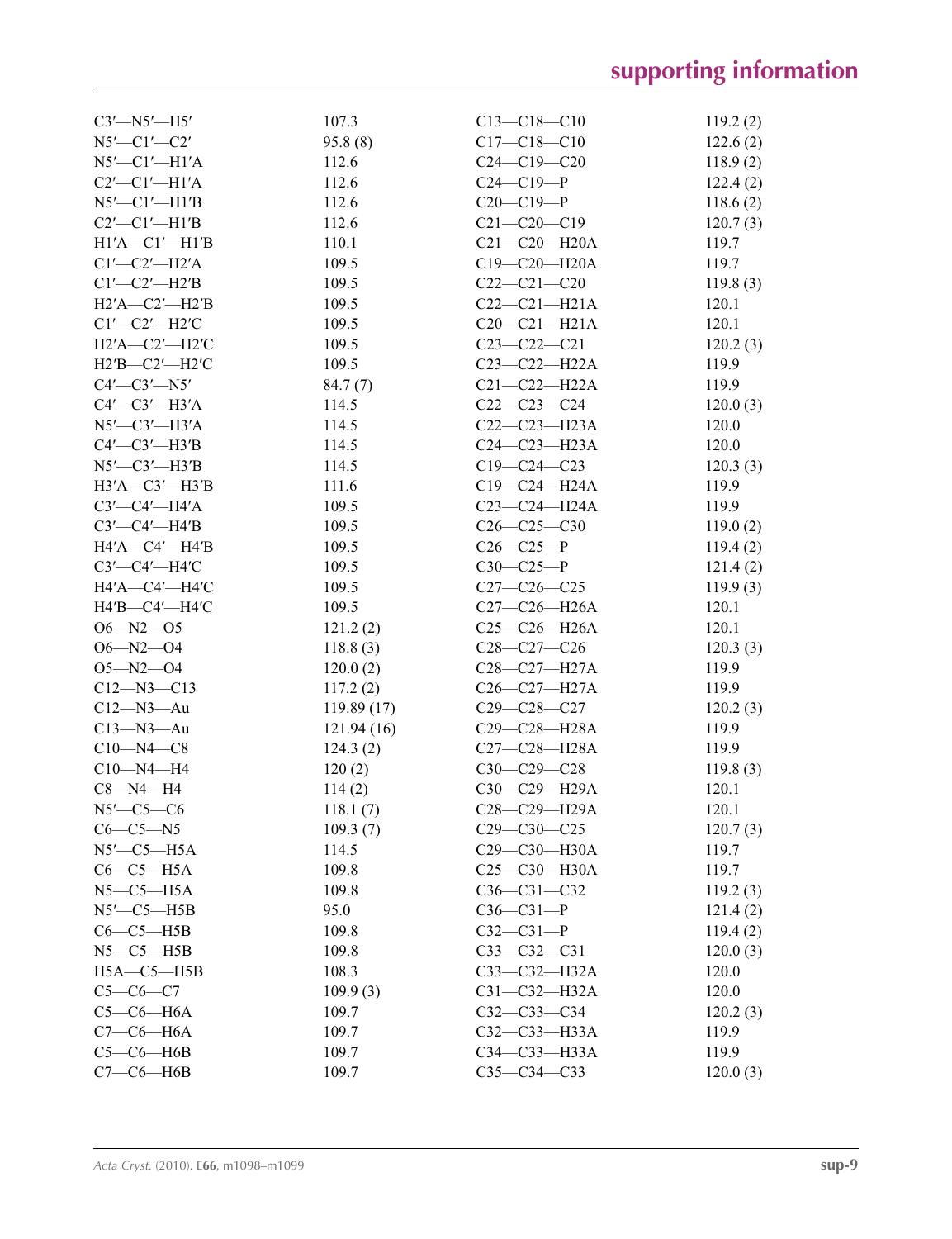| $H6A$ — $C6$ — $H6B$        | 108.2         | $C35 - C34 - H34A$         | 120.0       |
|-----------------------------|---------------|----------------------------|-------------|
| $C8 - C7 - C6$              | 114.3(2)      | $C33 - C34 - H34A$         | 120.0       |
| $C8-C7-H7A$                 | 108.7         | $C34 - C35 - C36$          | 120.5(3)    |
| $C6-C7-H7A$                 | 108.7         | C34-C35-H35A               | 119.8       |
| $C8-C7-H7B$                 | 108.7         | $C36 - C35 - H35A$         | 119.8       |
| $C6-C7-H7B$                 | 108.7         | $C35-C36-C31$              | 120.0(3)    |
| $H7A-C7-H7B$                | 107.6         | C35-C36-H36A               | 120.0       |
| $N4 - C8 - C7$              | 108.4(2)      | $C31 - C36 - H36A$         | 120.0       |
|                             |               |                            |             |
| $C3 - N5 - C1 - C2$         | 63.6(16)      | $N4 - C10 - C18 - C13$     | 178.0(3)    |
| $C5 - N5 - C1 - C2$         | $-174.5(7)$   | $C11-C10-C18-C13$          | $-2.7(4)$   |
| $C5 - N5 - C3 - C4$         | $-34(3)$      | $N4 - C10 - C18 - C17$     | $-3.0(4)$   |
| $C1 - N5 - C3 - C4$         | 74(3)         | $C11-C10-C18-C17$          | 176.3(3)    |
| $C5 - N5' - C1' - C2'$      | $-85.5(15)$   | $C25-P-C19-C24$            | 20.4(3)     |
| $C3'$ -N5'-C1'-C2'          | 158.3(8)      | $C31-P-C19-C24$            | $-91.3(2)$  |
| $Cl'$ —N5'—C3'—C4'          | 54.7 (10)     | $Au-P$ - $C19$ - $C24$     | 145.9(2)    |
| $C5 - N5' - C3' - C4'$      | $-81.1(10)$   | $C25-P-C19-C20$            | $-163.2(2)$ |
| $C1'$ —N5'—C5—C6            | $-178.7(11)$  | $C31-P-C19-C20$            | 85.1(2)     |
| $C3'$ —N5'—C5—C6            | $-66.6(11)$   | $Au-P$ — $C19$ — $C20$     | $-37.7(2)$  |
| $C1'$ —N5'—C5—N5            | $-122(6)$     | $C24-C19-C20-C21$          | 1.5(4)      |
| $C3'$ —N5 $'$ —C5—N5        | $-10(5)$      | $P - C19 - C20 - C21$      | $-175.1(2)$ |
| $C3 - N5 - C5 - N5'$        | 146(7)        | $C19-C20-C21-C22$          | 1.2(4)      |
| $C1 - N5 - C5 - N5'$        | 23(5)         | $C20-C21-C22-C23$          | $-2.6(5)$   |
| $C3 - N5 - C5 - C6$         | $-85.2(15)$   | $C21 - C22 - C23 - C24$    | 1.3(5)      |
| $C1 - N5 - C5 - C6$         | 151.6(6)      | $C20-C19-C24-C23$          | $-2.8(4)$   |
| $N5'$ - $C5$ - $C6$ - $C7$  | $-175.9(7)$   | $P - C19 - C24 - C23$      | 173.6(2)    |
| $N5 - C5 - C6 - C7$         | 170.8(7)      | $C22-C23-C24-C19$          | 1.4(5)      |
| $C5-C6-C7-C8$               | $-176.8(3)$   | $C19-P-C25-C26$            | 98.4(2)     |
| $C10 - N4 - C8 - C7$        | $-161.2(3)$   | $C31-P-C25-C26$            | $-150.7(2)$ |
| $C10 - N4 - C8 - C9$        | 76.5(4)       | Au-P-C25-C26               | $-23.7(2)$  |
| $C6-C7-C8-N4$               | 64.2(3)       | $C19 - P - C25 - C30$      | $-76.8(2)$  |
| $C6-C7-C8-C9$               | $-173.9(3)$   | $C31-P-C25-C30$            | 34.1(2)     |
| $C8 - N4 - C10 - C11$       | 4.3(5)        | Au-P-C25-C30               | 161.09(19)  |
| $C8 - N4 - C10 - C18$       | $-176.5(3)$   | $C30-C25-C26-C27$          | 3.7(4)      |
| $N4 - C10 - C11 - C12$      | $-177.1(3)$   | P-C25-C26-C27              | $-171.6(2)$ |
| $C18-C10-C11-C12$           | 3.6(4)        | $C25-C26-C27-C28$          | $-2.0(4)$   |
| $C13 - N3 - C12 - C11$      | $-1.6(4)$     | $C26-C27-C28-C29$          | $-0.9(5)$   |
| $Au$ — $N3$ — $C12$ — $C11$ | 167.6(2)      | $C27-C28-C29-C30$          | 1.9(4)      |
| $C10-C11-C12-N3$            | $-1.6(4)$     | $C28-C29-C30-C25$          | $-0.2(4)$   |
| $C12 - N3 - C13 - C14$      | $-176.8(2)$   | $C26-C25-C30-C29$          | $-2.7(4)$   |
| $Au$ — $N3$ — $C13$ — $C14$ | 14.3(3)       | $P - C25 - C30 - C29$      | 172.5(2)    |
| $C12 - N3 - C13 - C18$      | 2.6(4)        | $C25-P-C31-C36$            | $-89.6(3)$  |
| $Au$ — $N3$ — $C13$ — $C18$ | $-166.36(19)$ | $C19 - P - C31 - C36$      | 22.2(3)     |
| $N3 - C13 - C14 - C15$      | $-179.4(2)$   | $Au-P$ — $C31$ — $C36$     | 142.5(2)    |
| $C18-C13-C14-C15$           | 1.2(4)        | $C25-P$ - $C31$ - $C32$    | 90.7(2)     |
| $C13-C14-C15-C16$           | $-1.5(4)$     | $C19 - P - C31 - C32$      | $-157.5(2)$ |
| $C13-C14-C15-C1$            | 177.96 (19)   | $Au$ — $P$ — $C31$ — $C32$ |             |
| $C14-C15-C16-C17$           |               | $C36-C31-C32-C33$          | $-37.2(2)$  |
|                             | 0.7(4)        |                            | 1.5(4)      |